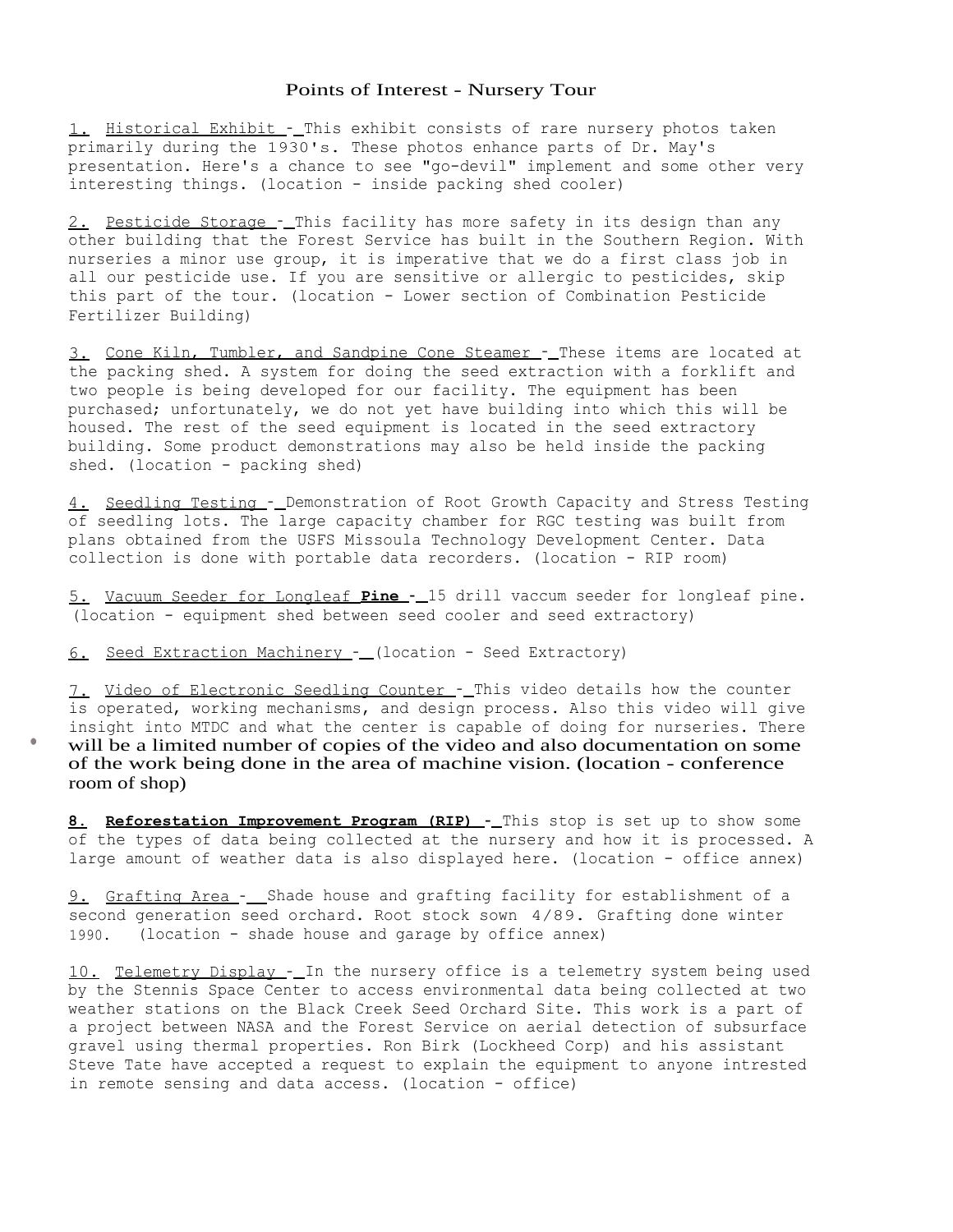#### Points of Interest - Nursery Tour

11. Water Ouality - This work involves using a lysimeter (water catcher) at a depth of 10 feet in the soil to determine quantitatively how much pesticide and fertilizer is leached to a depth of 10 feet. Data may also help determine degradation rates in the Ruston type soil at the nursery. 10 feet is well above the water table and could give the nursery time to modify pracitices if pesticides are found in the monitoring zones. The system is inexpensive to install and can give data in an area where a data gap does exits in the scientific community. Six lysimeters have been installed at all Forest Service Nurseries. (location - south east corner of nursery field 2 just across from the office.)

12. Wood Yard Grit Mulch and Amendment - Mulch material used at the nursery. It is the material removed from the water flumes used to float logs into the Leaf River Products mill at New Augusta, MS. (location - north end of nursery field 3)

13. Fertilizer Rate and Wrenching Study - This study is being done to determine how several rates of top dressing 34-0-0 and several wrenching strategies effect size, morphology, and survival of loblolly pine seedlings. Scientist, - John Brissette, SFES (location - south end of nursery field 2)

14. Electronic Seedling Counter -\_ This machine was developed by Missoula Technology Development Center for doing inventories in Forest Service nurseries. This machine will count all the seedlings in a drill within plus or minus 5 percent accuracy and also measures stem caliper in 1/8 millimeter increments for the seedlings counted. Data can be down loaded from an onboard radio shack computer to a personal computer. Onboard computer produces graphic display of caliper data. Plans are being made to develop an 8 row counter. This technology could also be developed to measure seedling heights and possibly remove cull seedlings. The device is mounted on a 3 point hitch. (location - south end of nursery field 2)

15. Soil Management - Brief display of crop rotation plan and amendments used at the nursery. (location - south end of nursery field 6)

16. Equipment Demonstrations - A number of commercially available equipment demonstrations will be done in nursery fields 2 and 6. Included will be a bed shaper, seeders, wrenchers, lateral root pruners, et alia. The Nurseryman's Association appreciates these manufacturers taking the time and effort to display the machinery they have available. In the event of a rain, some demonstrations will be cancelled or moved to a more suitable area that was not disk prior to the rain. (location - nursery fields 2 and 6)

17. Fall Sown Loblolly and Slash Pine - One Bed of unstratified loblolly seed and one bed of slash seed was sown in late October of 1989 in case seedlings might be needed for demonstrations on this tour. The germination was poor and seed was washed around on the beds by rain before germination. These seedlings were saved to give anyone interested an idea of how fall sown loblolly and slash pine would develop. (location - south end of nursery field 1)